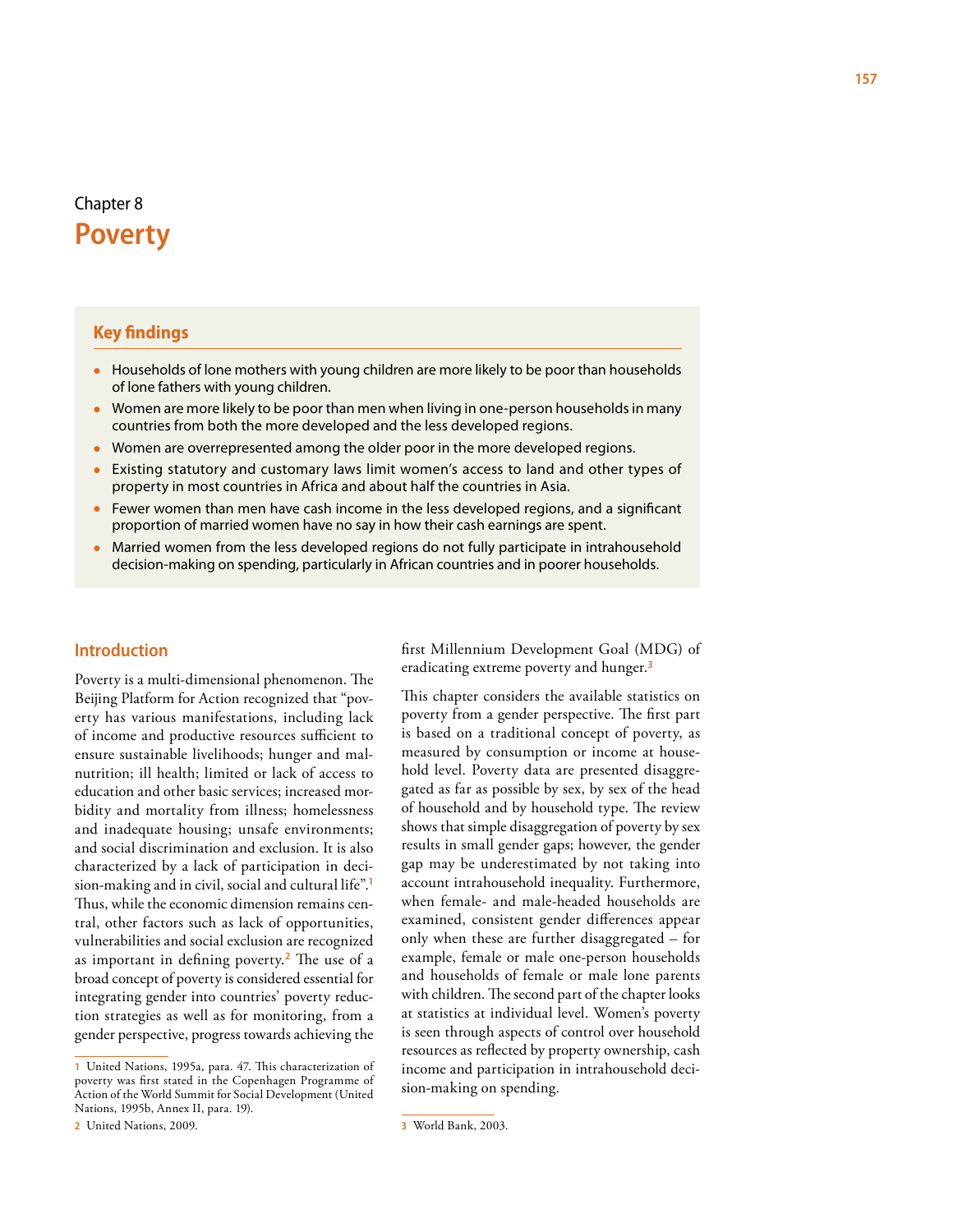Other individual-level statistics that may be considered under a broad concept of poverty are covered in other chapters of this report. Time use data are reviewed in Chapter 1 – Population and families and Chapter 4 – Work. Women's vulnerable employment is also presented in the latter. Statistics on human capabilities such as nutrition and good health, on the one hand, and education, on the other, are covered in Chapter 2 – Health and Chapter 3 – Education, respectively.

The conclusions of this chapter are limited by the lack of comparable household-level poverty statistics across countries and regions. First, data are not available for countries in all regions. Data disaggregated by sex of the household members, by sex of the head of household and by type of household are not regularly produced by all countries, and they are not systematically compiled at global level. However, such data are estimated or compiled by regional agencies in Europe and Latin America and the Caribbean, and consequently data on poverty incidence disaggregated by sex for almost all countries in those regions are presented in the chapter. Data are also available disaggregated by sex of the head of household and type of household in Latin America and the Caribbean, and by type of household in Europe. In contrast, poverty data compiled for this report cover only a small number of countries in Africa and Asia and none of the countries in Oceania. In addition, data on other monetary measures of poverty such as the poverty gap and severity of poverty are seldom available disaggregated by sex, by type of

# Box 8.1 **Poverty line and poverty rate**

The new international extreme poverty line set by the World Bank in 2008 is \$1.25 a day in 2005 PPP (purchasing power parity) terms, and it represents the mean of the national poverty lines used in the poorest 15 countries ranked by per capita consumption. The revision of the international poverty line and corresponding estimated poverty data reflects new data on PPPs compiled in the 2005 round of the International Comparison Program.

A poverty line may be internationally defined in a comparable manner, as is the \$1.25 a day line, or nationally specific. It may refer to an absolute or to a relative standard. An absolute poverty line usually reflects a minimum cost necessary to cover basic caloric and non-caloric needs, without reference to social context or norms. A relative poverty line is defined relative to the average or median income or consumption in a particular society.

The poverty rate (or poverty incidence or headcount index) is the share of population living in households with income or consumption expenditure below the poverty line.

household and by sex of the head of household, especially in the less developed regions.

Second, poverty data used in the chapter are not comparable from one region to another and across countries, with the exception of those for countries in Latin America and the Caribbean. Cross-country comparison is hampered by the use of different poverty lines, differences in the measurement of income or consumption aggregates, and various practices in adjusting for differences in age and sex composition of households. All these issues may have further consequences, not yet fully understood, for the assessment of gender differences in poverty. The choice of a certain poverty line, for example, may influence the extent of the gender gap in poverty (see, for example, box 8.4).

# **A. Household-level poverty**

### **1. Poverty data disaggregated by sex**

In 2005, 1.4 billion people from developing countries were living below the international poverty line of \$1.25 a day, 0.4 billion less than in 1990.**<sup>4</sup>** While the share of people living on less than \$1.25 a day decreased from 42 per cent in 1990 to 25 per cent in 2005, regions did not benefit proportionally from this substantial decline. The greatest reduction was estimated for East Asia and Pacific**<sup>5</sup>** – the only region consistently on track to meet the MDG target of halving the 1990 poverty rates by 2015 – where the number of people living on less than \$1.25 a day decreased during this period by almost 0.6 billion while the poverty rate fell from 55 per cent to 17 per cent. Much of the decline was contributed by China. At the other extreme, sub-Saharan Africa lagged behind the other regions in poverty reduction: the poverty rate decreased by only 7 percentage points, from 58 per cent in 1990 to 51 per cent in 2005, while the number of poor increased by 91 million due to population increase.

**Simple disaggregation of poverty by sex without taking into account intrahousehold inequality results in small but probably underestimated gender gaps**

While estimates of poverty rates and the number of poor are available, based either on international

**<sup>4</sup>** World Bank, 2009.

**<sup>5</sup>** Weighted regional aggregates based on the World Bank regions as calculated by the World Bank (2009).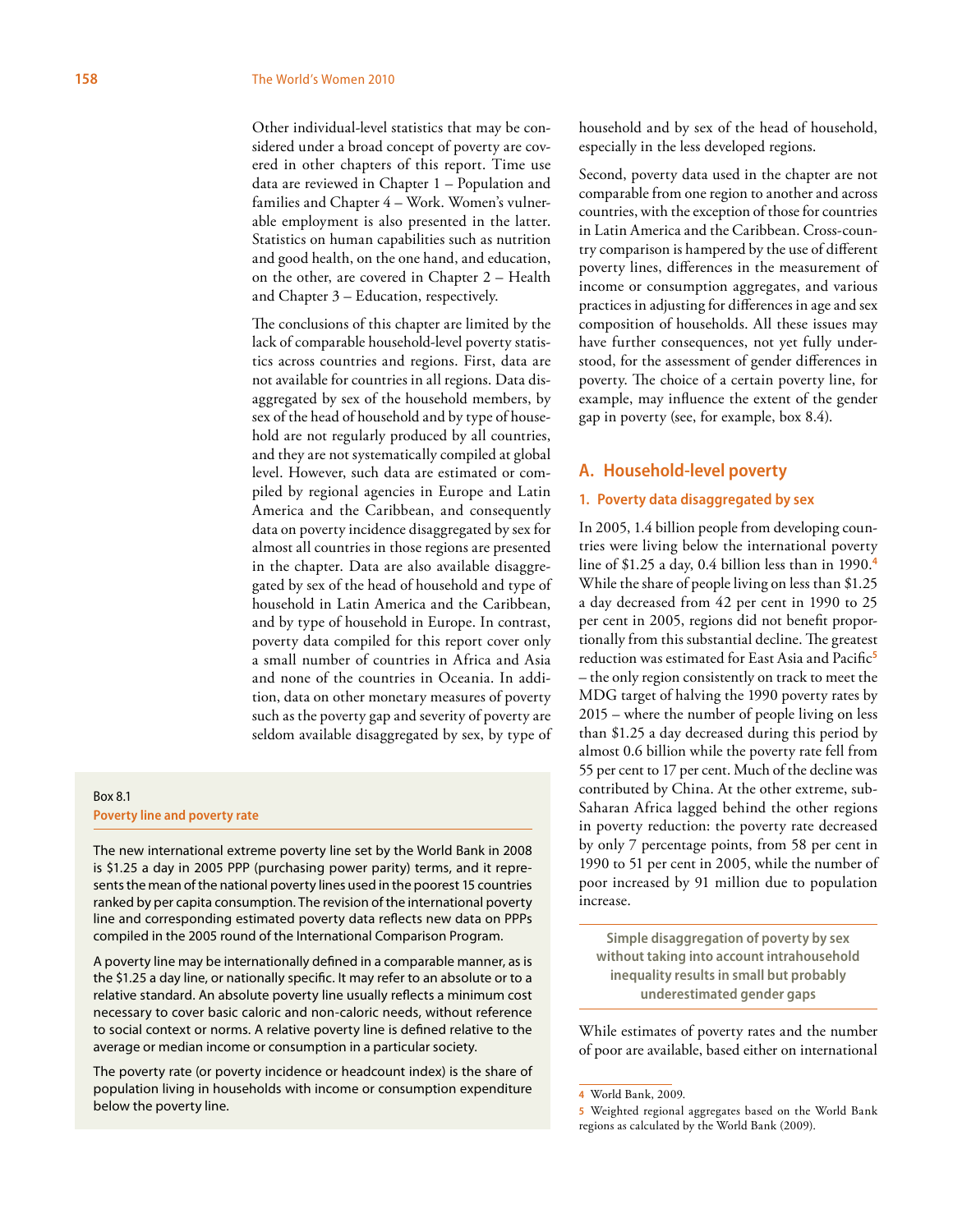# Box 8.2 **Working poor**

Working poor or in-work poor are defined as those individuals who are employed but nevertheless live in households whose total income is below the poverty line. The proportion of people in employment living below the poverty line is one of the four MDG indicators used to monitor progress toward achieving "full and productive employment and decent work for all, including women and young people", within MDG 1 of eradicating extreme poverty and hunger.

The International Labour Organization (ILO) regularly publishes global and regional estimates of the working poor based on a macroeconomic estimation model; however, data produced are not sex-disaggregated. A new effort to provide estimates of the working poor is currently being undertaken by ILO and the World Bank, this time based on household surveys. The pilot exercise used data from nationally representative surveys in eight countries from the less developed regions: Benin (2003), Bhutan (2003), Burundi (1998), Congo (2005), Democratic Republic of the Congo (2005), Kenya (2005), Mali (2006) and Niger (2005). Poverty rates were calculated based on the international poverty line of \$1.25 per day and were disaggregated by sex. The results show that in some of the countries the poverty rates for employed women over 15 years are higher than the corresponding rates for employed men. The largest differences by sex are observed for Congo (7 percentage points), followed by Mali (5 percentage points) and the Democratic Republic of the Congo (5 percentage points).

EUROSTAT regularly disseminates sex- and age-disaggregated data on the proportion of the employed population living below the national poverty line for European countries. Analysis of such data shows that in-work poor owe their status not only to labour market conditions – for example, unemployment, unstable jobs or low wages – but also to household circumstances. For example, lone parents (where women represent a majority) or sole earners with children are more vulnerable. However, in general, women in European countries have a comparable or lower risk of in-work poverty than men, even if women are more likely to occupy unstable and lower paid jobs. The lower risk for women may be related to the fact that they are often second earners in the household. In 2008, in-work poverty rates for women were lower than for men by more than 3 percentage points in Greece, Italy, Malta, Romania and Spain. Only in Estonia was the in-work poverty rate for women slightly higher than for men, by 3 percentage points.

**Sources:** United Nations, Official list of MDG Indicators (2008a); International Labour Office, Key Indicators of the Labour Market, 6th edition, Chapter 1, section B (2010); Bardone and Guio, In-work poverty: new commonly agreed indicators at the EU level (2005); EUROSTAT, Living Conditions and Social Protection database online (2010).

or national poverty lines, the gender dimension of poverty is not as easily captured through statistics. Poverty is traditionally measured based on income or expenditure aggregated at household level, and the number of poor is calculated as the number of people living in poor households. Inequality within the household in satisfying individual basic needs is not taken into account, mainly because it is difficult to know how household income is spent or consumed on an individual basis within the household or how expenditures are distributed to each household member. If in the same household women consume or spend less than what they need to function properly physically and socially, while men consume what they need or more, those women and men in the household are still considered to have the same poverty status, either poor or non-poor, depending on the average consumption estimated at the household level. Therefore if the total number of poor is disaggregated by sex (i.e., the sex of the household members), the results are not going to reflect possible gender inequality within the households but merely the distribution of population by sex in poor households.

However, even assuming the same consumption level for women and men living in the same household, some differences in poverty counts for women as compared to men might appear.**<sup>6</sup>** In some types of households where the share of women is higher, the earnings per capita tend to be lower because women's participation in the labour market and their earnings are lower than men's (see Chapter 4 – Work). In addition, the ratio of women to men increases with age (see Chapter 1 – Population and families), and the presence of non-earning older persons in extended households depresses the household income per capita. Households with an overrepresentation of women might therefore be more likely to be found below the poverty line, potentially leading to sex differences in poverty rates.

Data on poverty rates by sex and share of women among people living in poor households are available for some countries, as presented in figure 8.1

**<sup>6</sup>** For a presentation of the factors associated with differential poverty counts for women and men, see Case and Deaton, 2002.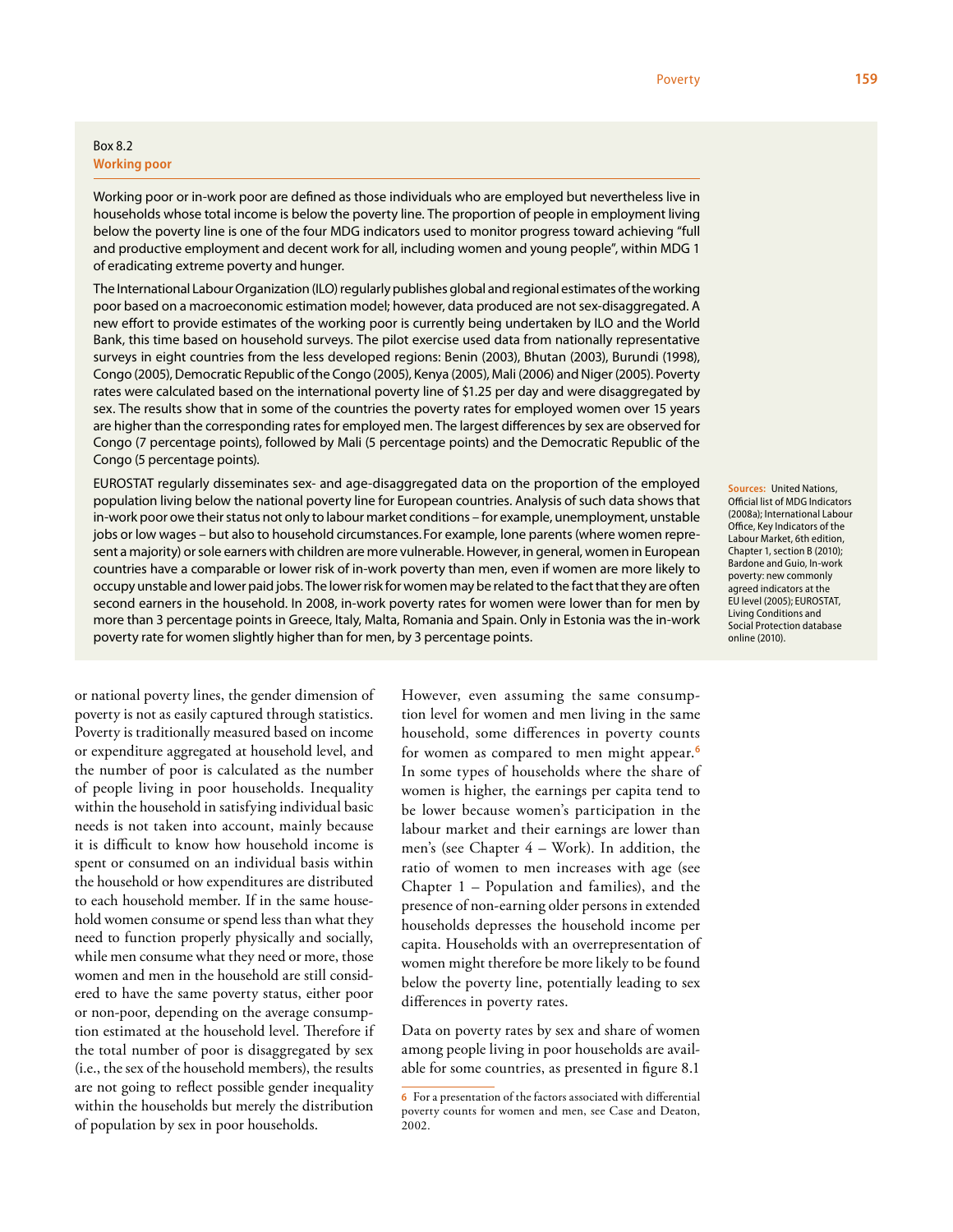#### **Poverty rates by sex, 1999–2008** (*latest available*)

**Source:** Compiled by the United Nations Statistics Division from EUROSTAT, Living Conditions and Social Protection database online (2009); CEDLAS and The World Bank, Socio-Economic Database for Latin America and the Caribbean (SEDLAC) (2009); national statistical offices (as of October 2009); and International Labour Office, Key Indicators of the Labour Market, 6th edition, Chapter 1, section B (2010). **Note:** No comparison of poverty rates can be made between the regions as they are based on different poverty lines. Crosscountry comparison is only possible within Latin America and the Caribbean, where the same absolute poverty line of \$2.50 a day was applied. For European countries a relative poverty line of 60 per cent of the national median equivalized income is used in each of the countries (equivalized income is household income adjusted for differences in age and sex composition of households). Poverty rates for six African countries – Benin, Congo, Democratic Republic of the Congo, Kenya, Mali and Niger – are based on the same poverty line of \$1.25 a day and are therefore comparable; however, poverty rates for the other three – Burkina Faso, Côte d'Ivoire and Morocco – are country-specific.



and table 8.1. However, it is important to keep in mind when considering these statistics the points made above that the outcome of a simple disaggregation of poverty counts by sex does not account for any potential intrahousehold gender inequality and is heavily influenced by country-specific living arrangements and ageing factors. First, in societies where women have less access to goods and services than men in the same household, the simple disaggregation of poverty counts by sex will lead to underestimated gender gaps in poverty, because additional poor women might be found in some non-poor households. Second, the gender gap in poverty may appear larger in some countries with higher proportions of households with overrepresentation of women (for example, households of lone mothers with young children and female one-person households, particularly one-person households of older women). The analysis of poverty for those specific types of households is thus a necessary further step in understanding some of the links between gender and poverty.

The simple disaggregation of poverty counts by sex available for 60 countries shows that in the majority of countries women and men have similar poverty rates, while in a small number of countries, mostly located in Europe, women have higher poverty rates than men (figure 8.1). In 8 of the 28 European countries with available data women have poverty rates higher by 3 percentage points or more. The largest differences are observed in the Baltic countries: 22 per cent of women are poor compared to 16 per cent of men in Estonia (a difference of 6 percentage points); 28 per cent of women compared to 23 per cent of men in Latvia; and 22 per cent of women compared to 18 per cent of men in Lithuania. In Latin America and the Caribbean, women have higher poverty rates by 3 percentage points or more in 3 of the 20 countries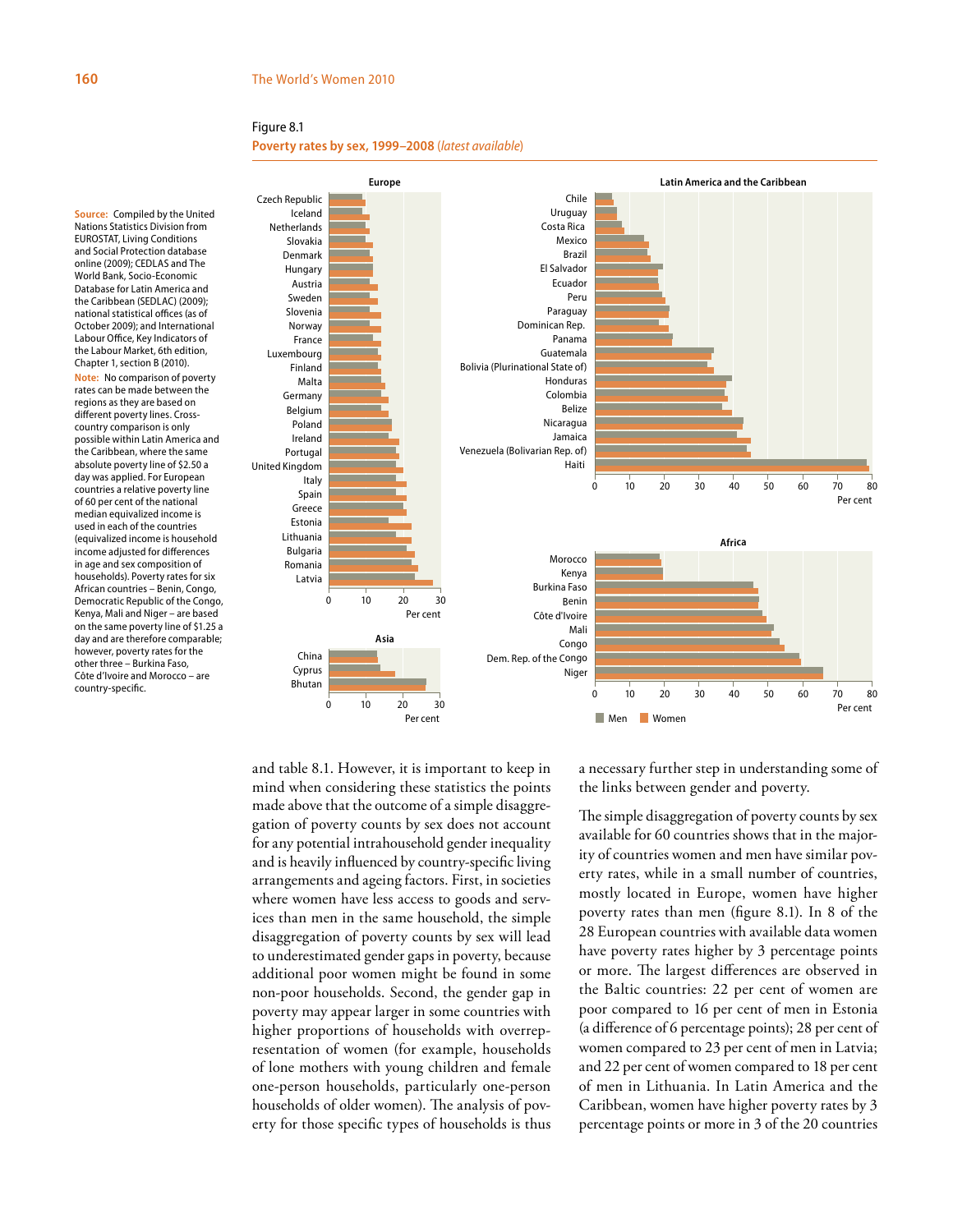# Table 8.1 **Countries by share of women in total persons living in poor households, 1999–2008** (*latest available*)

| Below 50 per cent    |                      | 50-54 per cent                            |                                                                                                                     |               |                                                                                                                                                                                                                                                                                                        | 55-61 per cent                                                                                                                                                                                                                       |                   |                                                                                                                                                                                                 |
|----------------------|----------------------|-------------------------------------------|---------------------------------------------------------------------------------------------------------------------|---------------|--------------------------------------------------------------------------------------------------------------------------------------------------------------------------------------------------------------------------------------------------------------------------------------------------------|--------------------------------------------------------------------------------------------------------------------------------------------------------------------------------------------------------------------------------------|-------------------|-------------------------------------------------------------------------------------------------------------------------------------------------------------------------------------------------|
| <b>Africa</b>        | <b>Asia</b>          | <b>Latin America</b><br>and the Caribbean | <b>Africa</b>                                                                                                       | Asia          | <b>Latin America</b><br>and the Caribbean                                                                                                                                                                                                                                                              | <b>More</b><br>developed regions                                                                                                                                                                                                     | <b>Asia</b>       | <b>More</b><br>developed regions                                                                                                                                                                |
| <b>Benin</b><br>Mali | China<br>Philippines | Panama<br>Paraguay                        | <b>Burkina Faso</b><br>Cameroon<br>Cape Verde<br>Congo<br>Dem. Republic<br>of the Congo<br>Guinea<br>Kenya<br>Niger | <b>Bhutan</b> | <b>Belize</b><br><b>Bolivia (Plurinational</b><br>State of)<br><b>Brazil</b><br>Chile<br>Colombia<br>Costa Rica<br>Dominican Republic<br>Ecuador<br>El Salvador<br>Guatemala<br>Haiti<br><b>Honduras</b><br>Jamaica<br>Mexico<br>Nicaragua<br>Peru<br>Uruguay<br>Venezuela (Bolivarian<br>Republic of) | Belgium<br><b>Denmark</b><br>Finland<br>France<br>Germany<br>Greece<br>Hungary<br><b>Ireland</b><br>Luxembourg<br><b>Malta</b><br><b>Netherlands</b><br>Poland<br>Portugal<br>Romania<br>Serbia<br>Spain<br>Sweden<br>United Kingdom | Cyprus<br>Armenia | Austria<br><b>Bulgaria</b><br><b>Czech Republic</b><br>Estonia<br><b>Iceland</b><br><b>Italy</b><br>Latvia<br>Lithuania<br>Norway<br>Slovakia<br>Slovenia<br><b>United States</b><br>of America |

**Source:** Compiled by the United Nations Statistics Division from EUROSTAT, Living Conditions and Social Protection database online (2009); CEDLAS and The World Bank, Socio-Economic Database for Latin America and the Caribbean (SEDLAC) (2009); national statistical offices (as of October 2009); and International Labour Office, Key Indicators of the Labour Market, 6th edition, Chapter 1, section B (2010).

**Note:** Poverty measured based on different poverty lines; for details, see note below figure 8.1.

with available data: Belize, Dominican Republic and Jamaica. In Jamaica, the country with the largest sex difference, 45 per cent of women are poor compared to 41 per cent of men.

Based on data available for 65 countries, the share of women in total persons living in poor households varies from 46 per cent in the Philippines and 48 per cent in China to 61 per cent in Estonia, with the share in most of the countries between 50 and 54 per cent (table 8.1). In Europe the share of women among the total poor ranges from 51 per cent in Poland to 61 per cent in Estonia. In Latin America and the Caribbean, women's share ranges from less than 50 per cent in Panama and Paraguay to 54 per cent in Chile and Mexico. In the 10 countries with available data in Africa, women's share is between 48 and 53 per cent.

# **2. Female- and male-headed households**

**Higher incidence of poverty may be associated with female-headed households or with male-headed households depending on the country-specific context**

Poverty data disaggregated by sex of the head of household, available for 41 countries or areas in

Africa, Asia and Latin America and the Caribbean, show that disparities in poverty for femaleand male-headed households are country specific (see figures 8.2 and 8.3). In some countries or areas, female-headed households are more likely to be poor, while in others male-headed households are more likely to be poor. For example, only in 4 of the 16 countries in Africa with available data – Burundi, Malawi, Sao Tome and Principe and Zambia – were the poverty rates for female-headed households higher compared to male-headed households (figure 8.2). The largest difference, of 8 percentage points, is observed in Malawi, where 59 per cent of people living in female-headed households are poor compared to 51 per cent of those living in male-headed households. In the other countries or areas with available data in the region, male-headed households had similar or higher poverty rates than female-headed households. In Burkina Faso, Ghana, Niger and Nigeria (all in Western Africa) the poverty rates for male-headed households were higher than those for female-headed households by more than 8 percentage points. For example, 44 per cent of people living in female-headed households in Nigeria were poor compared to 58 per cent of people living in male-headed households. In Asia, female-headed households had higher poverty rates than male-headed households in Armenia and the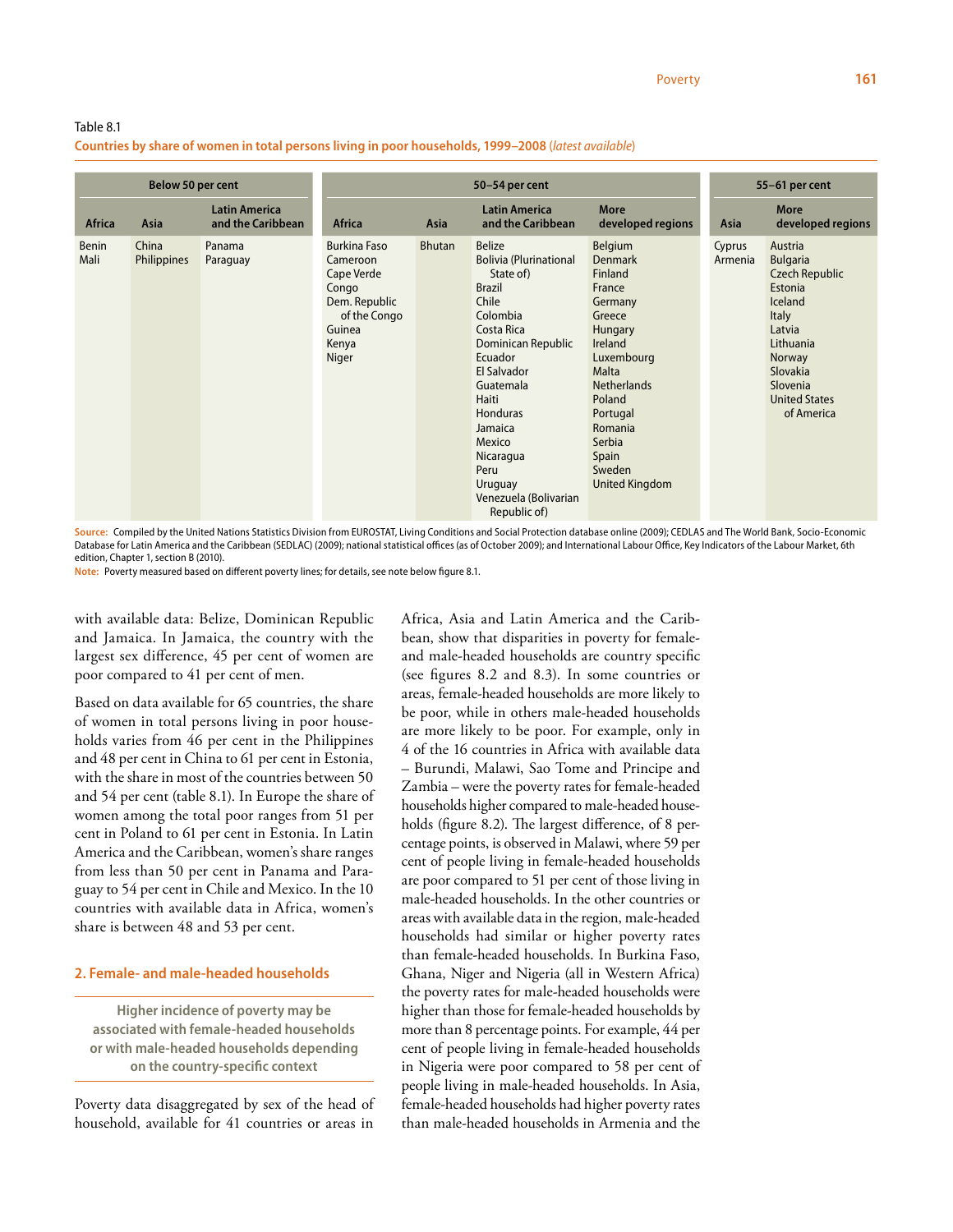**Poverty rate by sex of the head of household, 2000–2008** (*latest available*)



**Source:** Compiled by the United Nations Statistics Division from national statistical offices (as of October 2009). **Note:** Data are based on countryspecific poverty lines and therefore not comparable from one country to another.

> Occupied Palestinian Territory but lower poverty rates in Uzbekistan.

> In Latin America and the Caribbean, slightly more countries have higher poverty rates for femaleheaded households compared to male-headed households (figure 8.3). Greater poverty rates for female-headed households, by more than 5 percentage points, were observed in Colombia, the Dominican Republic, Jamaica and the Bolivarian Republic of Venezuela. On the other hand, higher poverty rates for male-headed households, by more than 5 percentage points, were observed in El Salvador, Guatemala, Honduras, Nicaragua and Peru.

> Consistent with the above-mentioned findings, an earlier review of more than 60 Poverty Assessments carried out by the World Bank showed that "while there is evidence that in some countries femaleheaded households have a higher incidence of poverty than male-headed households, it is impossible to generalize".**<sup>7</sup>** The review also acknowledged the importance of examining different types of femaleand male-headed households further disaggregated by urban and rural areas, with or without children, *de jure* and *de facto*. Data disaggregated by those characteristics would enable the identification of clearer gender patterns, yet such data have not been systematically produced and disseminated.

The difficulty in generalizing about poverty disparities between "female-headed households" and "male-headed households" is likely to be linked not only to contextual differences in women's and men's status but also to the combination of various types of households that may be included under these labels and the definitions used to define the headship (see box 8.3). As shown in the next section of this chapter, when the analysis is focused on more homogeneous categories of female- and maleheaded households, a pattern of higher poverty rates associated with female-headed households becomes apparent. The types of households analysed are female and male lone-parent households on the one hand, and female and male one-person households on the other.

### *Lone-parent households*

**Households of lone mothers with children in Latin America and the Caribbean have higher poverty rates than those of lone fathers with children**

Households of lone mothers with children have consistently higher poverty rates than those of lone fathers with children in Latin America and the Caribbean, as revealed by poverty data disaggregated by type of household and sex of the head of household (figure 8.3). In 16 of the 20 countries with available data in the region, the poverty rates for households of lone mothers with children are higher than they are for households of lone fathers with children by more than 5 percentage points. In the remaining four countries – El Salvador, Honduras, Nicaragua and Panama – the poverty rates for the two types of households are similar. By comparison, households of couples with or without children in the same region that are headed by women tend to have lower or similar poverty rates compared to those headed by men (figure 8.3). For example, in the Plurinational State of Bolivia, households of couples with or without children have a poverty rate of 18 per cent when headed by women, considerably less than the 36 per cent poverty rate when headed by men; in contrast, households of lone mothers with children have a poverty rate of 34 per cent, higher than the 17 per cent poverty rate for lone fathers with children. In Colombia, households of couples with or without children have comparable poverty rates when headed by women or men, 34 per cent and 36 per cent respectively; however, lone mothers with children

**<sup>7</sup>** Lampietti and Stalker, 2000, p. 25.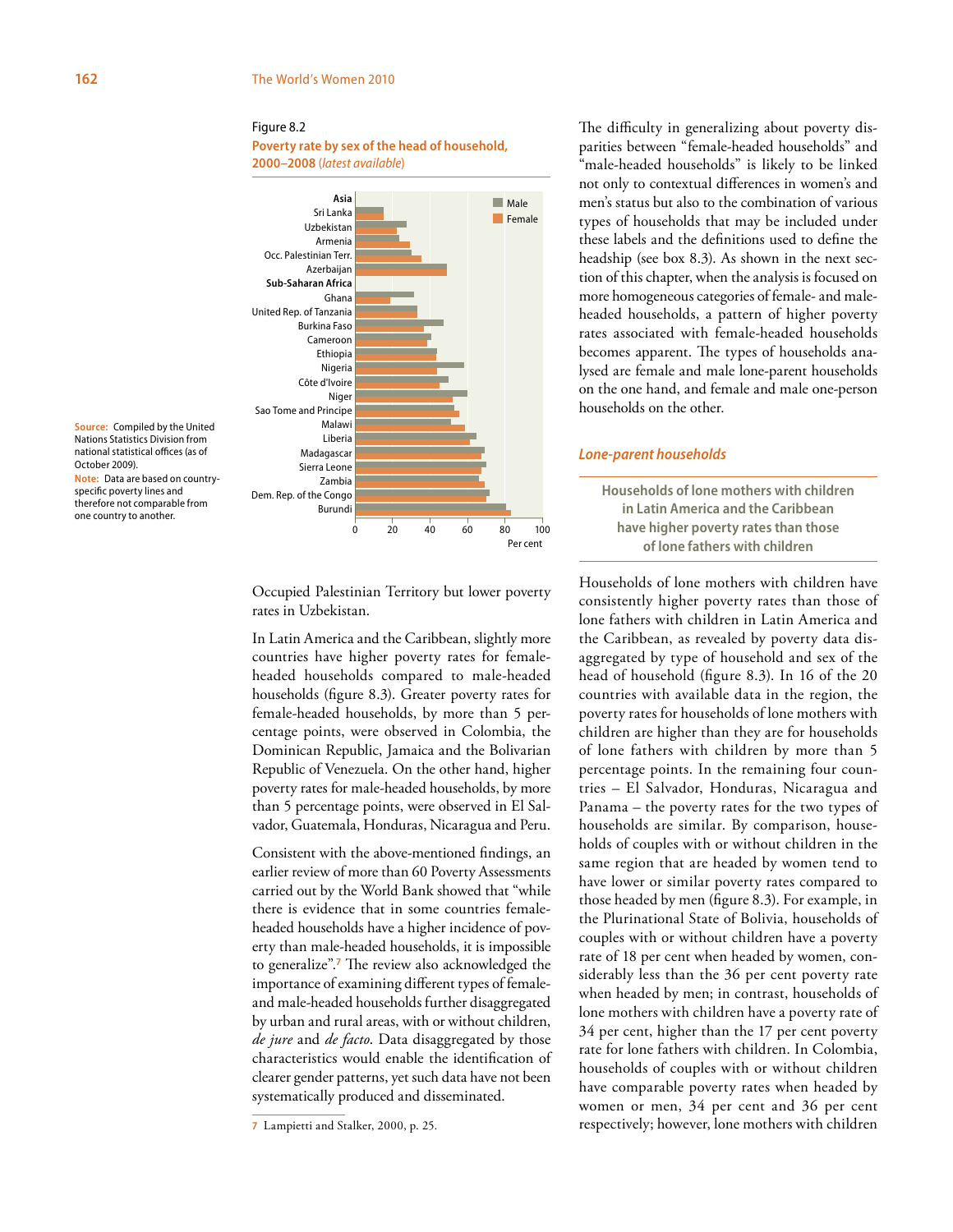**Poverty rate by type of household and sex of the head of household, Latin America and the Caribbean, 1999–2008** (*latest available*)



**Source:** CEDLAS and The World Bank, Socio-Economic Database for Latin America and the Caribbean (SEDLAC) (2009). **Note:** Poverty rates are based on \$2.50 a day poverty line.

have a higher poverty rate than lone fathers with children, 44 per cent compared to 35 per cent.

Although households of couples with or without children headed by women in general fare better in Latin America and the Caribbean, it must be noted that their proportion in total households is relatively low, ranging from 1 per cent in Guatemala to 12 per cent in Jamaica, with an exceptionally high value of 20 per cent for Haiti.**8** Households of lone mothers with children are not only more often found in poverty but are also more frequent. Their proportion in total households varies from 15 per cent in Belize to 28 per cent in Haiti.

**8** CEDLAS and The World Bank, 2009.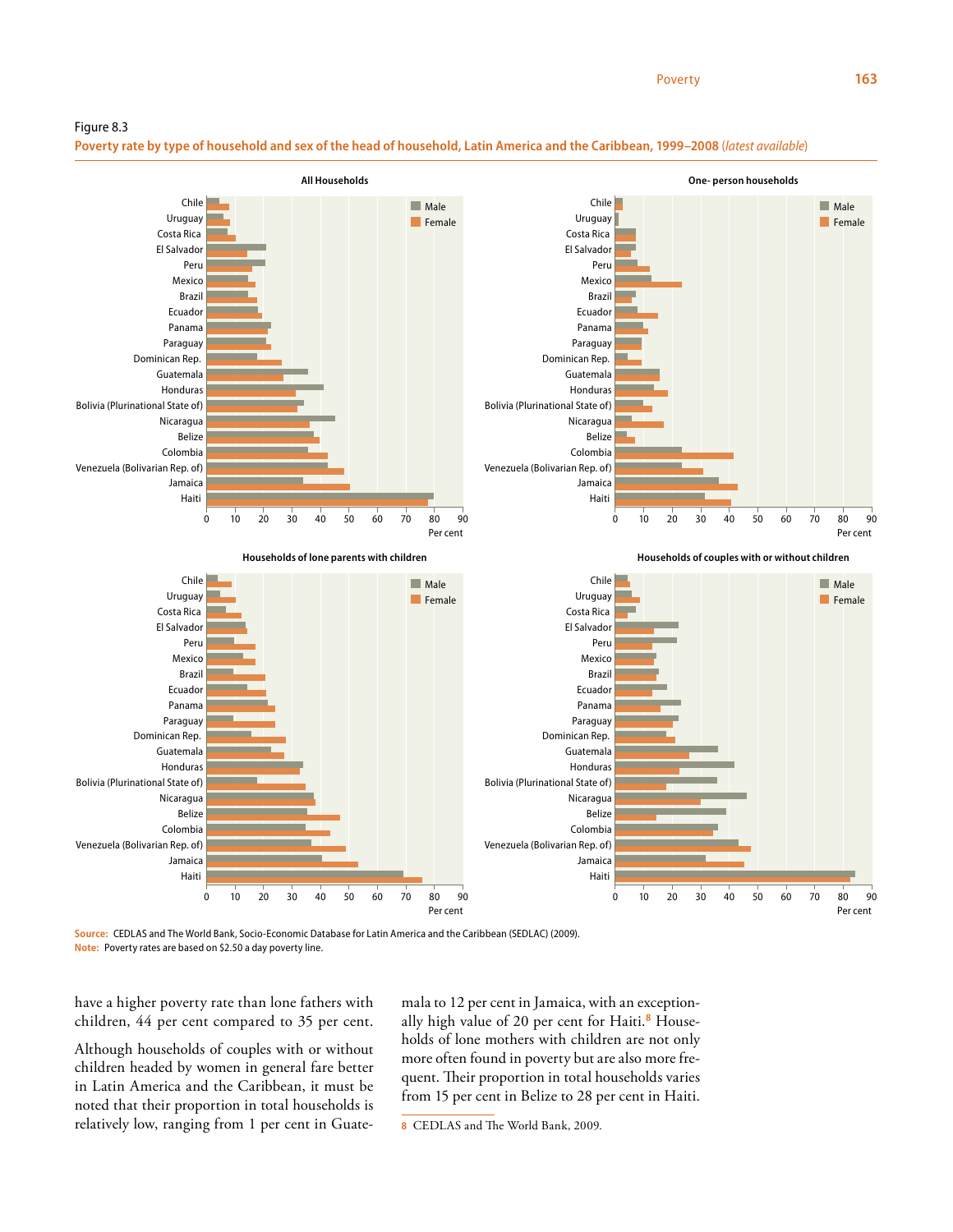### Box 8.3

**Female-headed households: a heterogeneous category**

Female-headed households cover a broad range of situations from one-person households, households of lone mothers with children and households of couples with or without children where the woman rather than the man is reported as the household head. They may include *de jure* female-headed households, where women do not have a male partner, or *de facto* female-headed households, where the male partner is temporarily absent and may or may not contribute remittances to the household's welfare. Similarly, male-headed households may include one-person households, households of lone fathers with children or households of couples with or without children. In some countries, the male head may also be a polygamist rather than a monogamist.

Furthermore, the criteria used in identifying the head of the household may not always be clear. The traditional notion of head of household assumes that one person has primary authority and responsibility for household affairs and is, in the majority of cases, its chief economic support. However, where spouses are considered equal in household authority and responsibility and may share economic support, the concept of head of household is no longer considered valid. Even in the many countries where the traditional concept is still relevant, it is important to recognize that the procedures followed in applying it may distort the true picture, particularly with regard to female heads of households. The most common assumption that can skew the facts is that no woman can be the head of any household that also contains an adult male. The United Nation's *Principles and Recommendations for Population and Housing Censuses* advises the use of a household reference person in identifying and listing the members of a household. Countries may choose to use the term they deem most appropriate to identify this person – household reference person, head of household or householder – as long as the person so identified is used solely to determine relationships between household members. It is also recommended that the criteria for choosing that person are specified.

Use of different criteria in defining the household headship may lead to the identification of different sets of households with different poverty rates. For example, a study based on the 1997 LSMS (Living Standard Measurement Study) data for Panama identified three types of female-headed households: the first set was identified based on self-reporting of the head; the second was defined as "potential" female-headed, if no working-age male was present; and the third was identified as female-headed using a "working head" definition, with more than half of the total household labour hours worked contributed by a single female member. The study showed that the overlap between these three sets of households was low, around 40 to 60 per cent. The corresponding poverty rates were different: 29 per cent for the self-declared female-headed households; 23 per cent for the "potential" female-headed households; and 21 per cent for the households headed by a "working female".

#### Nations, *Principles and Recommendations for Population and Housing Censuses* (2008b); Fuwa, The poverty and heterogeneity among female-headed households revisited (2000).

**Sources:** United

# Table 8. 2 **Lone-parent households below the national poverty line by sex of parent**

|                              | Year | <b>Poor lone mothers</b><br>with children (%) | <b>Poor lone fathers</b><br>with children (%) |
|------------------------------|------|-----------------------------------------------|-----------------------------------------------|
| <b>Eastern Europe</b>        |      |                                               |                                               |
| Albania                      | 1998 | 27                                            | 17                                            |
| Republic of Moldova          | 2007 | 23                                            | 12                                            |
| Other more developed regions |      |                                               |                                               |
| Canada                       | 2003 | 38                                            | 13                                            |
| France                       | 2007 | 35                                            | 16                                            |
| United States of America     | 2008 | 37                                            | 18                                            |

**Source:** Compiled by the United Nations Statistics Division from national statistical offices (as of October 2009). **Notes:** Poverty rates are based on country-specific poverty lines and therefore not comparable from one country to another. Poverty rates for France and the Republic of Moldova are calculated as percentage of population living in lone-parent households that are below the poverty line, while for the other countries the poverty rates are calculated as percentage of lone-parent households that are below the poverty line. Poverty rates for Canada are based on income after taxes.

The proportion of households of lone fathers with children varies from 3 per cent in Belize and Guatemala to 9 per cent in Haiti and Jamaica.

Lone mothers with children are more likely to be poor in other parts of the world as well (table 8.2). In Albania, for example, 27 per cent of lone mothers with children are poor, compared to 17 per cent of lone fathers with children. In the United States of America, 37 per cent of lone mothers with children are poor compared to 18 per cent of lone fathers with children.

# *One-person households*

One-person households are not a dominant type of living arrangements, although their frequency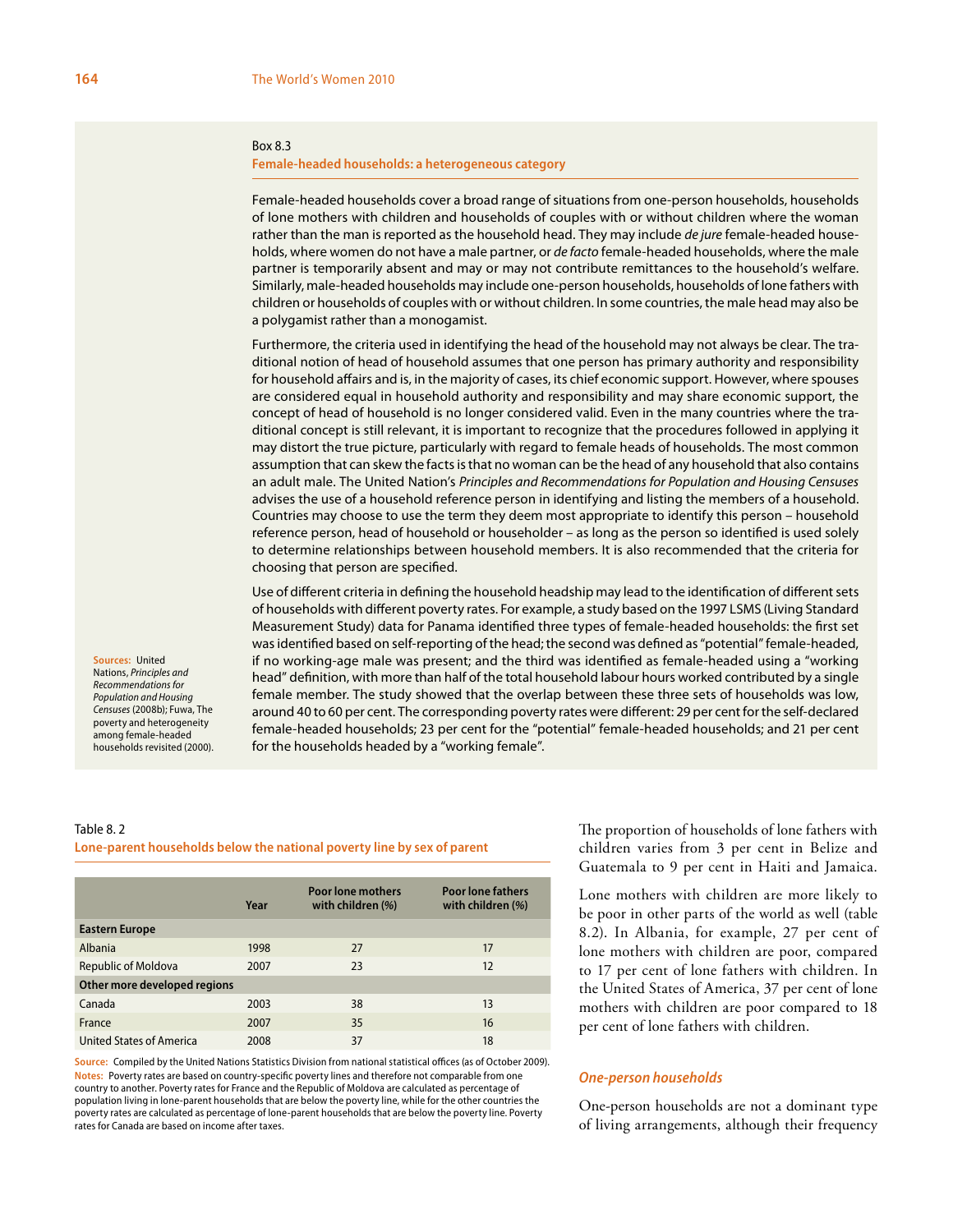**Poverty rate for women and men living in one-person households, Europe, 2007–2008** (*latest available*)

is not negligible. In Latin America and the Caribbean the share of households formed by women living alone in the total number of households varies from 1 per cent in Nicaragua to 13 per cent in Uruguay. Similarly, the share of households of men living alone varies from 3 per cent in Guatemala and Nicaragua to 15 per cent in Jamaica.**<sup>9</sup>** In Europe, the proportion of female one-person households ranges from 4 per cent in Bulgaria, Ireland, Malta and Spain to 12 per cent in Denmark, while the proportion of male one-person households varies from 2 per cent in Bulgaria, Portugal and Slovakia to 11 per cent in Denmark.**<sup>10</sup>**

**Poverty rates are higher for women than for men when living in one-person households**

Women are more often poor than men when living in one-person households. This is true for the majority of countries in Latin America and the Caribbean, for example (figure 8.3). The difference in poverty rate between women and men is highest in Colombia, followed by Mexico and Nicaragua. When living in one-person households, 42 per cent of women and 23 per cent of men are poor in Colombia, 23 per cent of women and 12 per cent of men in Mexico and 17 per cent of women and 6 per cent of men in Nicaragua.

In most European countries as well, women living in one-person households have higher poverty rates than men (figure 8.4). The difference is substantial in some countries. In Bulgaria, 54 per cent of women in this type of household are poor compared to 28 per cent of men, while in Spain this is the case for 40 per cent of women compared to 21 per cent of men. By contrast, men in oneperson households have much higher poverty rates than women in such households in two European countries: Hungary (12 per cent of women and 23 per cent of men) and Poland (18 and 26 per cent, respectively).

**Women are overrepresented among the older poor in European countries**

The higher poverty risk for women than men living in one-person households can be partly explained by the economic status of older women, as older persons constitute a large segment of population in this type of living arrangement. Women are overrepresented among the older poor in European

**10** EUROSTAT, 2009.

0 10 20 30 40 50 60 Per cent Men Women Latvia Estonia Bulgaria Ireland Lithuania Slovenia Spain Romania Norway Finland United Kingdom **Portugal** Italy Iceland Germany Belgium Sweden Greece Denmark Malta Slovakia Austria Poland France Czech Republic **Netherlands** Luxembourg Hungary

**Source:** EUROSTAT, Living Conditions and Social Protection database online (2009). **Note:** Poverty is measured based on relative poverty lines defined as 60 per cent of the national median equivalized income; cross-country comparisons should be made with caution.

countries both because they tend to live longer and because they have higher poverty rates than men. As shown in figure 8.5, the share of women among the poor under 65 years of age fluctuates around 50 per cent and is relatively close to the share of women in the total population under 65 years. By comparison, the share of women in the total population over 65 years is considerably higher than 50 per cent in most of the countries, while the share of women among the poor over 65 years is even higher. The overrepresentation of women among the older poor is striking in several cases, such as in Czech Republic, Hungary, Lithuania, Norway, Slovakia, Slovenia and Sweden. For example, women in Czech Republic are 57 per cent of the total older population but 88 per cent of the older poor. Similarly, women in Norway represent 57 per cent of the total older population but 82 per cent of the older poor. By contrast, in some European countries such as France, Latvia, Luxembourg, Malta and Portugal, a more balanced distribution of the older poor by sex is observed, matching relatively closely the distribution in the total older population.

In the absence of data, it is not clear to what extent older women from the less developed regions have



**<sup>9</sup>** CEDLAS and The World Bank, 2009.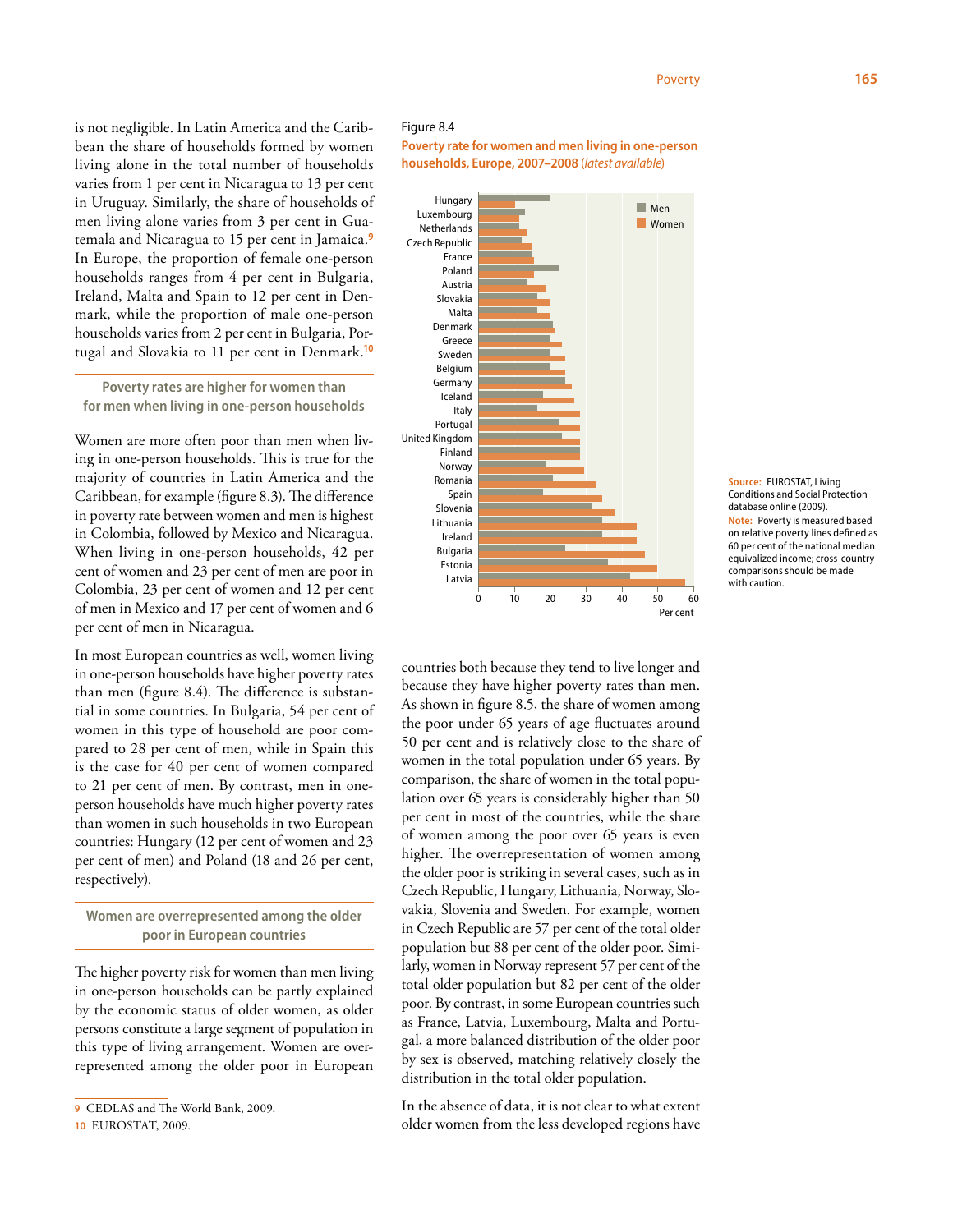

**Share of women in population and in total poor, below and above 65 years, Europe, 2007–2008** (*latest available*)



**Source:** EUROSTAT, Living Conditions and Social Protection database online (2009). **Note:** Poverty is measured based on national poverty lines defined as 60 per cent of the national median equivalized income; crosscountry comparisons should be made with caution.

> higher poverty rates than older men. Compared to the more developed regions, older women and men in the less developed regions are less likely to live in one-person households. The proportion of women over 60 years living in one-person households is 32 per cent in the more developed regions, compared to 10 per cent in the less developed regions, while for men it is 13 per cent in the more developed regions, compared to 6 per cent in the less developed regions.**11** Furthermore, women may not become a more vulnerable group with age in contexts where the elderly are expected to receive support from their children or relatives.**<sup>12</sup>**

# **B. Individual access to and control over resources**

# **1. Inequality in intrahousehold allocation of resources**

According to some analysts, the focus on poverty rates for female-headed households "avoids the more important and more difficult area of intrahousehold poverty"**<sup>13</sup>** or what has also been

termed secondary poverty for women. As shown in the first part of the chapter, household-based measures of poverty can give an indication of the overall economic status of women relative to men when applied to certain types of households – for instance, when adult women and men live separately in one-person households or in households of lone parents with children. However, the most common type of household is one where an adult woman lives with an adult man, with or without other persons. The concerns are that within such households women may have a subordinated status relative to men, that they may have less decision-making power on intrahousehold allocation of resources, and that ultimately fewer resources may be allocated to them.

Yet, it is difficult to measure intrahousehold inequality using consumption as an indicator of individual welfare, as traditionally used at household level. When collecting data on individual consumption, only part of the goods – for example, adult clothing, alcohol or tobacco – can be assigned to specific members of the household. It is less easy to measure how much of the food or household common goods (such as housing, water supply or sanitation) is consumed or used by each individual household member. In addition, when different patterns of consumption are

**<sup>11</sup>** United Nations, 2010.

**<sup>12</sup>** Chant, 2007.

**<sup>13</sup>** Jackson, 1996, p.493.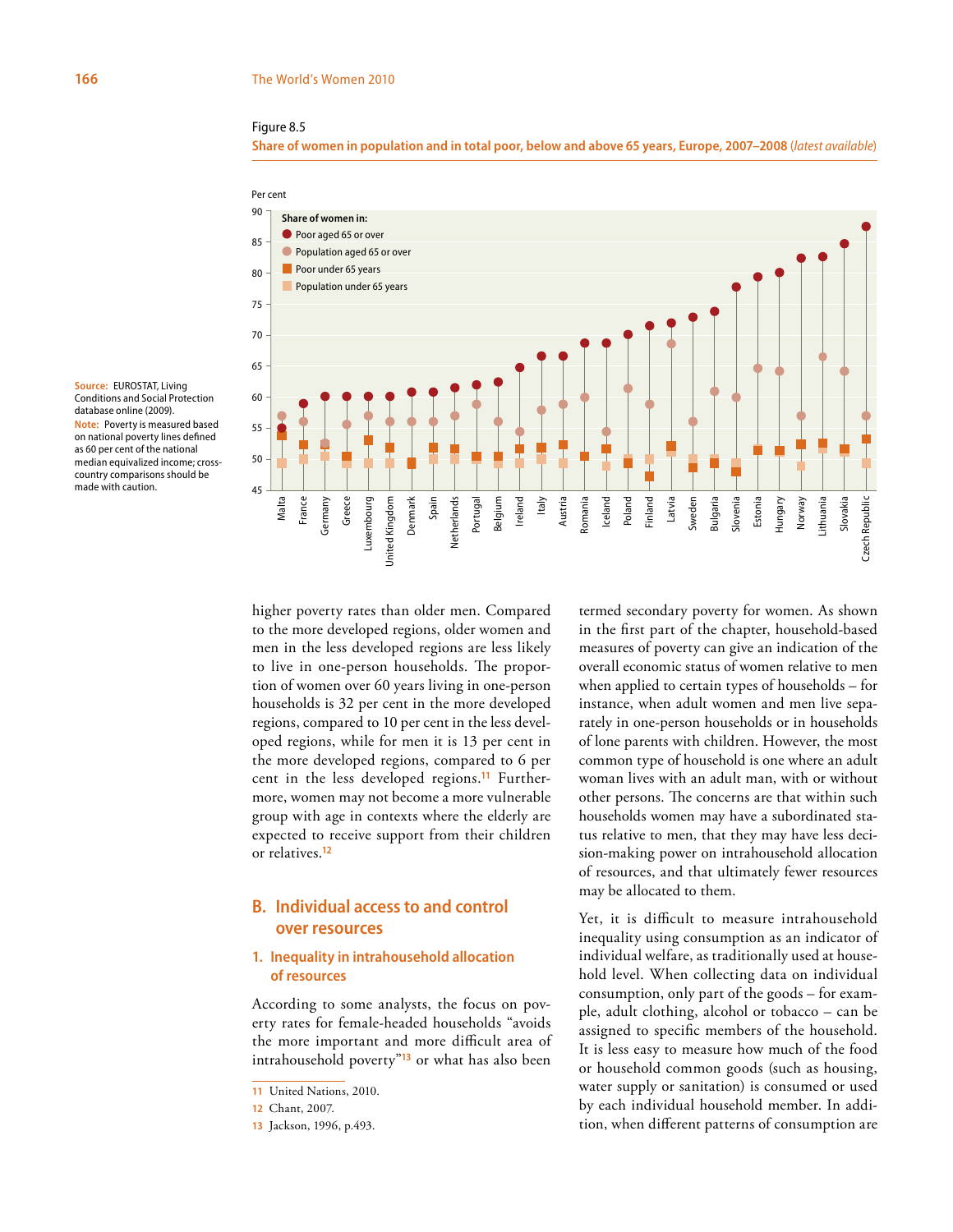### Box 8.4

**In some European countries, the poverty risk for women living in one-person households may be higher or lower than for men depending on the poverty line chosen**

The choice of poverty line may influence the gender gap in poverty for persons living in one-person households, as shown by the use of three poverty lines for European countries (see figure below). Women have higher poverty rates than men in most of the countries in the region for the upper poverty line (60 per cent of the median equivalized income). However, in some of those countries, the poverty rates for women are lower than for men for the lowest poverty line (40 per cent of the median equivalized income). In Estonia, Lithuania, Slovakia or Slovenia, if the upper poverty line is chosen to estimate poverty, women will appear as more likely to be poor than men. However, if the lowest poverty line is chosen, men will appear as more likely to be poor than women. For example, in Lithuania, the poverty rate for the upper poverty line is 11 percentage points higher for women than for men. By comparison, the poverty rate for the lowest poverty line is 13 percentage points lower for women than for men.



**Female-male difference in poverty rate for one-person households for three poverty lines, Europe, 2007–2008** (*latest available*)

observed it is not always clear if they are related to different individual levels of need (for example, women may require a lower caloric intake than men), to different preferences or to unequal distribution of resources. Attempts to infer gender bias in consumption based on aggregate household-level expenditures on certain types of goods and household composition**<sup>14</sup>** have been made, but they have had little success so far.**<sup>15</sup>**

**15** See, for example, Deaton, 1989; and Fuwa and others, 2006.

**<sup>14</sup>** Usually such analysis examines whether an additional girl in the household has the same effect as an additional boy on the aggregate household-level consumption of certain types of adult goods such as tobacco and alcohol.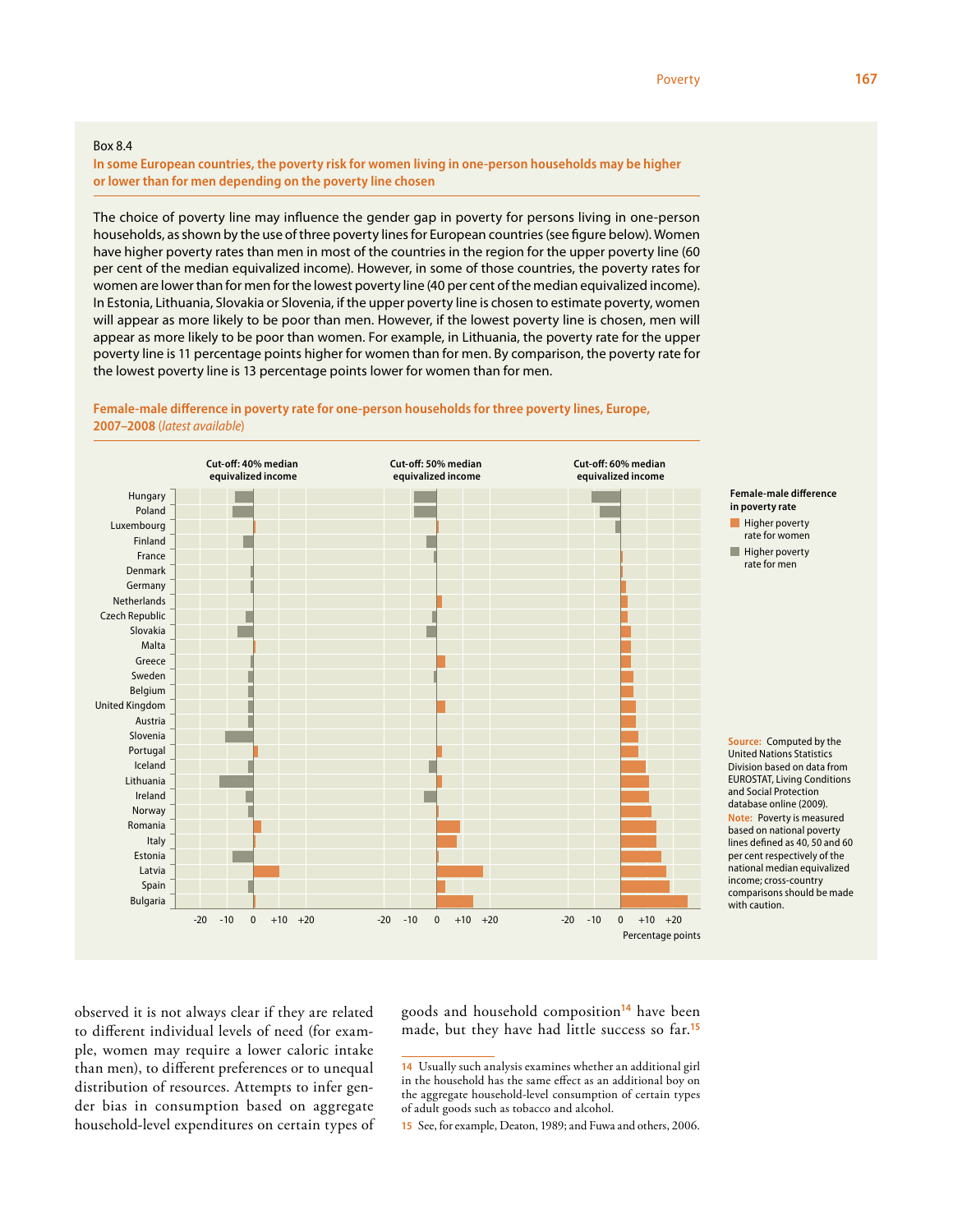**Married women and men aged 15–49 who were employed and earned cash income in the last 12 months, 2003–2008** (*latest available*)



**Source:** Macro International, Demographic and Health Survey (DHS) database (2009). **Note:** Data refer to currently married/in union women and men who earned cash income only or cash and in-kind income at any time in the last 12 months.

> The use of non-consumption indicators has been more successful in illustrating gender inequality in the allocation of resources within the household.**<sup>16</sup>** As noted earlier, poverty is increasingly seen not only in terms of the adequacy of economic resources to avoid deprivation but also in broader terms of the actual level of deprivation. It thus covers a wide range of aspects, from basic needs in terms of food, shelter, clothing and sanitation, to elements of capability to function in society such as good health and education.**17** Various chapters in this report illustrate the overall inequality between women and men on several dimensions as shaped by different gender roles and expectations in reproductive and productive areas. For example, as shown in Chapter 3 – Education, in some countries the level of enrolment

is lower for girls than for boys and this may be due to lower returns expected from investing in girls' education. Moreover, the subordinate status of women in the household has been argued with reference to time use and violence against women.**<sup>18</sup>** Women work longer hours than men and they may have fewer chances in the formal labour market because the domestic tasks are not equally distributed in the household (see Chapter 4 – Work), and significant proportions of women are victims of domestic violence (see Chapter 6 – Violence against women).

Non-consumption indicators can further underline the gendered experience of poverty. Women experience more disadvantages when they live in poor households. For example, in countries such as Pakistan and Yemen, girls and boys from the wealthiest quintile have relatively similar net school attendance rates in primary education, but in the poorest quintile the net school attendance of girls is lower than that of boys by 17 and 25 percentage points respectively.**<sup>19</sup>** In households with poor access to clean water and energy, women bear most of the resulting work burden and harmful health effects (see Chapter 7 – Environment).

### **2. Economic autonomy of women**

Women's individual control over resources is considered important not only because of the fairness of equal access to resources, but also because of the resulting economic autonomy of women and their increased bargaining power within the household and how these may translate into more egalitarian intrahousehold relations.

# *Access to cash income*

**A small proportion of women have cash income in the less developed regions**

More women than men work in vulnerable employment with low or no cash returns, and they spend more of their time on unpaid domestic tasks (see Chapter 4 – Work). This gender division of labour increases women's economic dependency on men. When men with higher earnings or a pension are not around any more because of divorce, migration or death, women as lone mothers and older women living alone have a higher risk of poverty.

**<sup>16</sup>** Marcoux, 1998.

**<sup>17</sup>** See for example, Kabeer, 1994; Sen, 1999; United Nations, 1995b; United Nations, 2009.

**<sup>18</sup>** Jackson, 1996.

**<sup>19</sup>** UNESCO, 2010.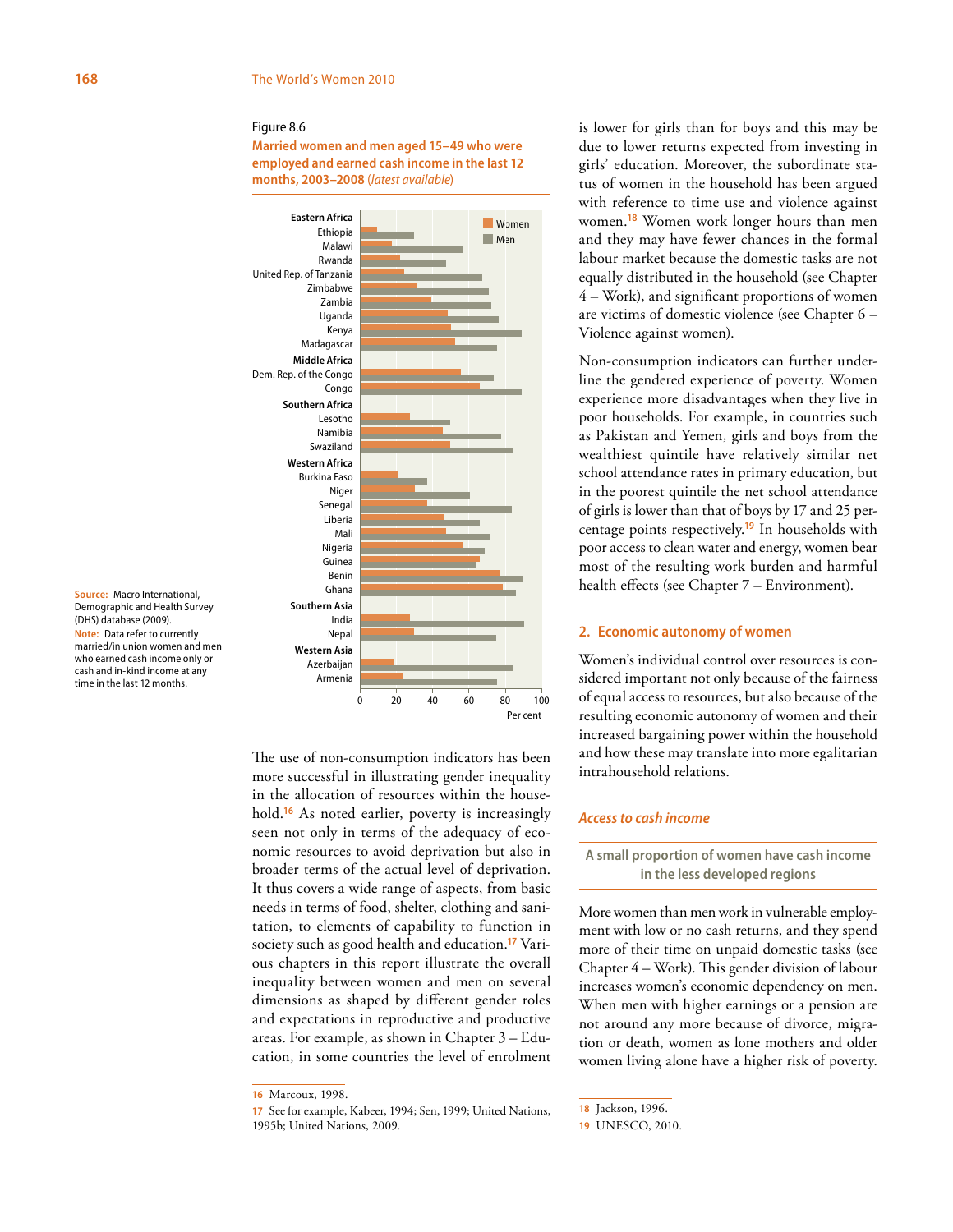# Table 8. 3

**Number of countries with gender inequality with regard to inheritance rights and entitlements to ownership of land and other property, by region**

|                                                | Number of countries with gender inequality related to |                                         |                                                 |  |
|------------------------------------------------|-------------------------------------------------------|-----------------------------------------|-------------------------------------------------|--|
|                                                | <b>Inheritance</b><br>rights                          | <b>Right to acquire</b><br>and own land | <b>Right to own property</b><br>other than land |  |
| Africa (48)                                    | 45                                                    | 43                                      | 35                                              |  |
| Northern Africa (5)                            | 5                                                     | $\overline{3}$                          | $\mathbf{1}$                                    |  |
| Sub-Saharan Africa (43)                        | 40                                                    | 40                                      | 34                                              |  |
| Eastern Africa (15)                            | 13                                                    | 13                                      | 12                                              |  |
| Middle Africa (8)                              | $\overline{7}$                                        | 8                                       | 8                                               |  |
| Southern Africa (5)                            | 5                                                     | 5                                       | $\overline{4}$                                  |  |
| Western Africa (15)                            | 15                                                    | 14                                      | 10                                              |  |
| Asia (42)                                      | 25                                                    | 21                                      | 19                                              |  |
| Central Asia (5)                               | $\overline{2}$                                        | $\overline{2}$                          | $\overline{2}$                                  |  |
| Eastern Asia (4)                               | $\mathbf{0}$                                          | $\mathbf{1}$                            | $\mathbf{0}$                                    |  |
| South-Eastern Asia (10)                        | $\overline{4}$                                        | $\mathcal{L}$                           | $\mathbf{1}$                                    |  |
| Southern Asia (8)                              | $\overline{7}$                                        | $\overline{7}$                          | $\overline{7}$                                  |  |
| Western Asia (15)                              | 12                                                    | 9                                       | 9                                               |  |
| <b>Latin America and</b><br>the Caribbean (22) | $\overline{2}$                                        | 5                                       | $\overline{2}$                                  |  |
| Caribbean (6)                                  | $\overline{2}$                                        | $\mathbf{1}$                            | $\mathbf{1}$                                    |  |
| Central America (6)                            | $\Omega$                                              | 3                                       | $\Omega$                                        |  |
| South America (10)                             | $\mathbf{0}$                                          | $\mathbf{1}$                            | $\mathbf{1}$                                    |  |
| Oceania (2)                                    | $\bf{0}$                                              | $\overline{2}$                          | $\overline{2}$                                  |  |
| Eastern Europe (9)                             | $\overline{2}$                                        | $\overline{2}$                          | $\mathbf{1}$                                    |  |

**Source:** Computed by the United Nations Statistics Division based on data from OECD, Gender, Institutions and Development Database online (as of December 2009).

**Note:** The numbers in brackets indicate the number of countries reviewed. The quality of women's ownership rights was graded from 0 meaning "no restrictions" to 1 signifying complete discrimination against women. Variations between 0 and 1 may indicate the extent of restrictions or the size of the group of women for which the restrictions may apply. Countries presented in the table are those with partial (graded 0.5) or complete (graded 1) discrimination against women on the issue considered.

less often than men, as shown by statistics available for Nepal, the Occupied Palestinian Territory, Peru and Viet Nam.

For example, in South-Eastern Asia the 2006 Survey on the Family in Viet Nam**<sup>20</sup>** revealed that only a small proportion of house and land titles are in the hands of women in that country (figure 8.7). In urban areas 21 per cent of the house and residential titles are in the name of women, 61 per cent are in the name of men and 18 per cent are joint titles. In rural areas, 8 per cent of the farm and forest land titles are in the name of women, 87 per cent are in the name of men and 5 per cent are joint titles.

In Nepal, only in a small proportion of households do women own the house or a share of it,

Women's access to cash income is systematically low in the less developed regions (figure 8.6). The proportion of women who were employed and earned cash income in the last 12 months is particularly low in some Asian countries, in both the Southern and Western sub-regions, and the gender differences are very high. For example, only 27 per cent of married women aged 15–49 in India were employed and earned cash income in the last 12 months, compared to 90 per cent of married men of the same age. In Azerbaijan, 19 per cent of married women earned cash compared to 84 per cent of married men. Within sub-Saharan Africa, the proportion of women with cash income is lower in countries from Eastern Africa. The gender gap is large in Eastern and Southern Africa, but less pronounced in Western Africa. For example, 18 per cent of married women 15–49 years old in Malawi had cash income compared to 57 per cent of married men of the same age. By contrast, 79 per cent of married women and 86 per cent of married men in Ghana had cash income.

### *Ownership of land and other property*

**Women are disadvantaged with respect to inheritance and property rights**

In most countries in Africa and about half the countries in Asia women are disadvantaged by statutory and customary laws in their access to land ownership and other types of property (table 8.3). Elements of gender inequality with regard to inheritance rights were identified in 45 out of the 48 African countries reviewed and in 25 out of the 42 Asian ones. With regard to entitlements to ownership of land, gender inequality was identified in 43 African countries and 21 Asian countries. Better conditions were observed for Latin America and the Caribbean and for Eastern Europe.

**While their availability is limited, individual-level data on property ownership point to gender inequality in the less developed regions**

Data on property ownership are usually recorded at the household level in both censuses and household surveys. However, where data are collected at individual level and disseminated disaggregated by sex of the owner, gender inequality becomes apparent. Women own land, houses or livestock

**<sup>20</sup>** Viet Nam Ministry of Culture, Sports and Tourism and others, 2008.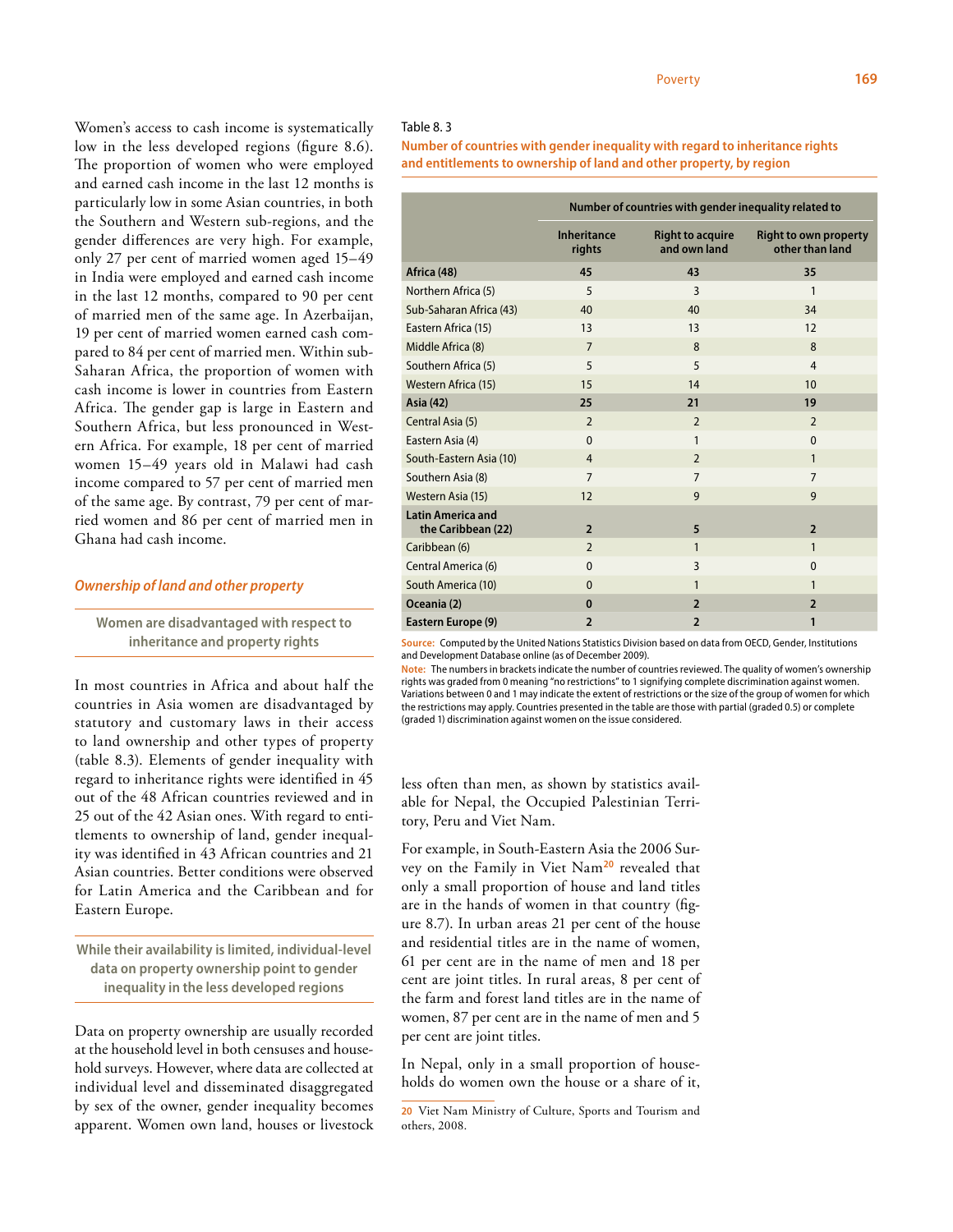**Distribution of property titles by sex of the owner and urban/ rural areas, Viet Nam, 2006**



*Source***:** Viet Nam Ministry of Culture, Sports and Tourism and others, *Results of Nation-wide Survey on the Family in Viet Nam 2006: Key Findings* (2008).

> some land or livestock, as shown by the 2001 population census.**21** While 88 per cent of households own their house, only in 6 per cent does a woman have partial or full ownership of the house. Similarly, women own some of the land in only 11 per cent of the households and some livestock in only 7 per cent.

> A survey conducted in the Occupied Palestinian Territory in 1999 showed that 52 per cent of men owned a house/real estate or a share of it, compared to only 8 per cent of women.**<sup>22</sup>** Also, 24 per cent of men owned some land, compared to only 5 per cent of women. Among women entitled to inherit property, only 20 per cent obtained their complete share of inheritance and an additional 12 per cent obtained just a part of their share.

> Although both inheritance and state programmes of land distribution and titling are becoming more egalitarian in Latin America, the gender asset gap is still significant and it is due to four factors: male preference in inheritance; male privilege in marriage; male bias in both community and state programmes of land distribution; and male bias in the land market. **23** In Peru, looking at the distribution of ownership of titled land parcels reveals that women represent 13 per cent of landowners, with an additional 13 per cent joint ownership.**<sup>24</sup>**

> While these case studies point to gender inequality in land ownership, data on individual ownership of land have yet to be systematically collected.

According to the Food and Agriculture Organization of the United Nations (FAO), the focus in previous rounds of agricultural censuses has been on the "agricultural holder", defined as the "person who makes the major decisions regarding resource use, and exercises management control over the agricultural holding operation".**<sup>25</sup>** Such a definition does not allow for multiple decision makers (for example, a couple) or more than one owner of the land. The situation of distinct areas owned and managed separately by the wife and husband – relevant for some African countries, for example – cannot be accounted for either. The World Programme for the Census of Agriculture 2010 recognizes that "the agricultural holder concept is often difficult to apply because of a gender bias in reporting of data", and for the 2010 census round "the concept of agricultural holder has been modified to recognize that the agricultural holder could be a group of persons – for example, a husband and wife".**<sup>26</sup>**

# **3. Participation in intrahousehold decisionmaking on spending**

**A significant proportion of married women in the less developed regions have no say on how their own cash earnings are spent**

Women's lower control over household resources is further indicated by their limited participation in intrahousehold decision-making on spending. The proportion of married women aged 15–49 not involved in decision-making on how their own earnings are spent is particularly high in some countries in sub-Saharan Africa and in Asia (figure 8.8 and Statistical Annex). In sub-Saharan Africa, the proportion of women with no say in how their own cash income is spent is greatest in Malawi (34 per cent) followed by Democratic Republic of the Congo (28 per cent), Liberia (23 per cent), Rwanda (22 per cent) and United Republic of Tanzania and Zambia (21 per cent). In Asia, higher proportions were observed in India (18 per cent), Nepal (14 per cent), Bangladesh (13 per cent) and Turkey (11 per cent).

This lack of decision-making power is more often associated with the poorest wealth quintiles (figure 8.9). Large disparities between the poorest and wealthiest quintiles are observed for Democratic

**<sup>21</sup>** Nepal Central Bureau of Statistics, 2003.

**<sup>22</sup>** Palestinian Central Bureau of Statistics, 2002.

**<sup>23</sup>** Deere and Leon, 2003.

**<sup>24</sup>** Ibid.

**<sup>25</sup>** FAO, 2005, para. 3.36.

**<sup>26</sup>** FAO, 2005, para. 2.29.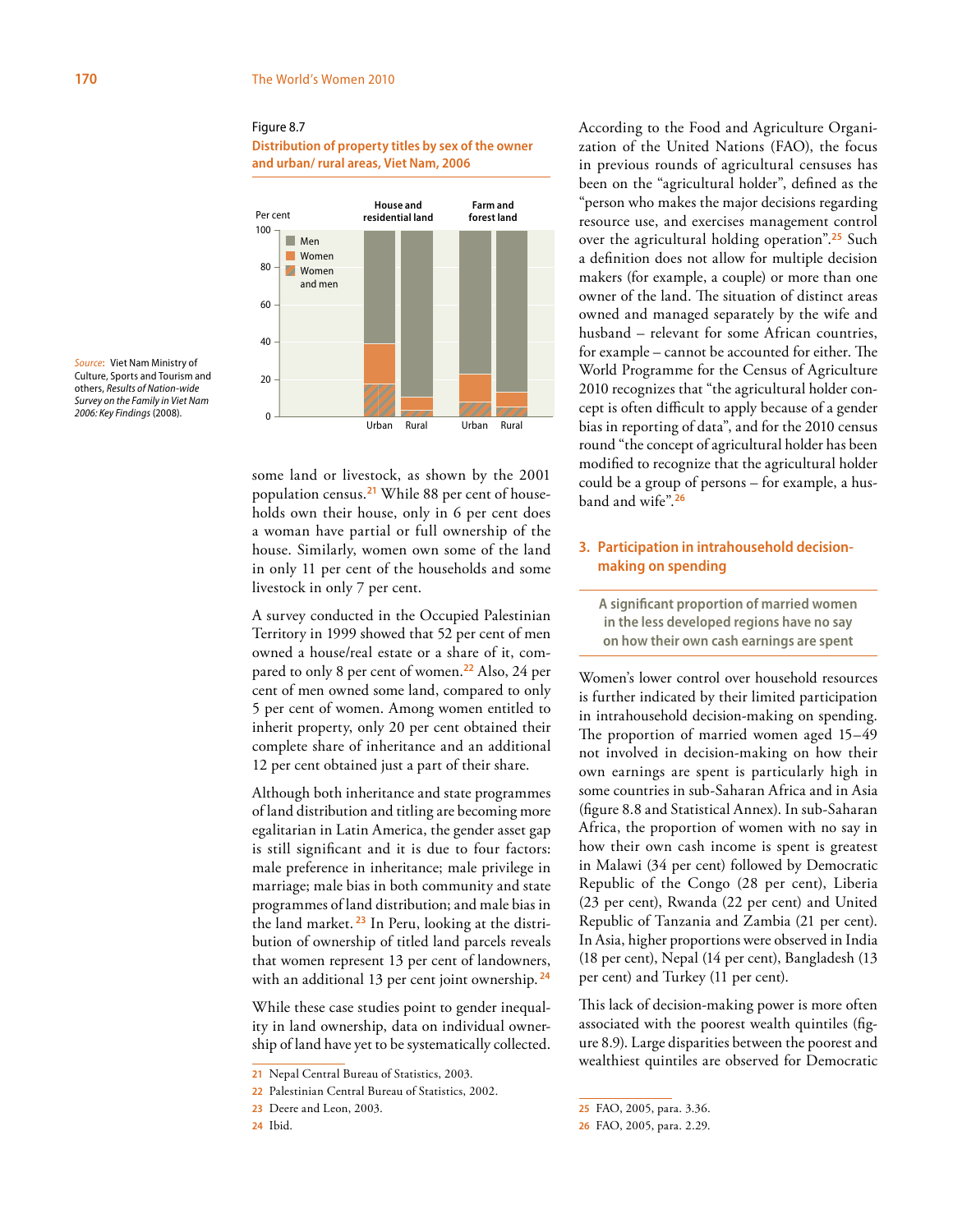Republic of the Congo, Lesotho, Liberia, Malawi, United Republic of Tanzania and Zambia (in Africa) and for Turkey (in Asia). For example, 21 per cent of the married women who earn cash income in the United Republic of Tanzania, on average, have no say in how their money is spent. However, this proportion is reduced to 10 per cent for women in the wealthiest quintile and expands to 44 per cent for women in the poorest quintile. Similarly, 11 per cent of married women in Turkey who earn cash income have no decision-making power on how their money is spent. The proportion is reduced to 2 per cent for women in the wealthiest quintile but goes up to 28 per cent for women in the poorest quintile.

**Married women in the less developed regions do not fully participate in decision-making on household purchases, particularly in poorer households**

Lack of participation in decision-making is also observed with regards to expenditures on major household purchases and, to a lesser extent, on daily household needs (which are more likely to fall within the traditional areas of decision-making for women). The percentage of married women participating in intrahousehold decision-making is particularly low in Africa, followed by Asia (table 8.4). On average, only 60 per cent of married women in sub-Saharan Africa can decide by themselves or together with their husbands on daily purchases for household needs, and even fewer than that, 46 per cent, on major purchases. Within the region the variation is substantial. Less than a quarter of married women have a say in purchases for daily household needs in Niger and Senegal, while more than three quarters have a say in Ethiopia, Ghana, Lesotho, Liberia, Madagascar, Namibia, Swaziland, Zambia and Zimbabwe. The pattern of variation is similar for decisions on major household purchases: less than a quarter of married women have a say in Burkina Faso, Malawi, Mali, Niger, Nigeria and Senegal, while three quarters or more have a say in Liberia, Madagascar, Namibia and Zimbabwe (see Statistical Annex).

Within Asia, women from countries in South-Eastern Asia – Cambodia, Indonesia and the Philippines – have more decision-making power within the household with regard to household purchases than women from countries in Southern Asia – Bangladesh, India and Nepal (see Statistical Annex). The proportion of women usually making decisions by themselves or with their

# Figure 8.8





#### **Source:** Macro International, Demographic and Health Survey (DHS) database (2009).

**Note:** Each line represents one country. Currently married/in union women who earned cash income in the last 12 months were asked "Who usually decides how the money you earn will be used: mainly you, mainly your husband/partner, or you and your husband/partner jointly?". The graph shows the proportion of women who answered "husband/partner alone", "mainly husband/partner" or "somebody else". Excluded were the answers where the woman indicated that she decided "alone", "mainly alone", "jointly with husband", "jointly with somebody else" and non-answers.

#### Figure 8.9

# **Married women aged 15–49 not participating in the decision of how own earned money is spent, for poorest and wealthiest quintiles, 2003–2008** (*latest available*)**, selected countries with highest percentages of non-participation**



**Source:** Macro International, Demographic and Health Survey (DHS) database (2009). **Note:** Data refer to women who are currently married or in union.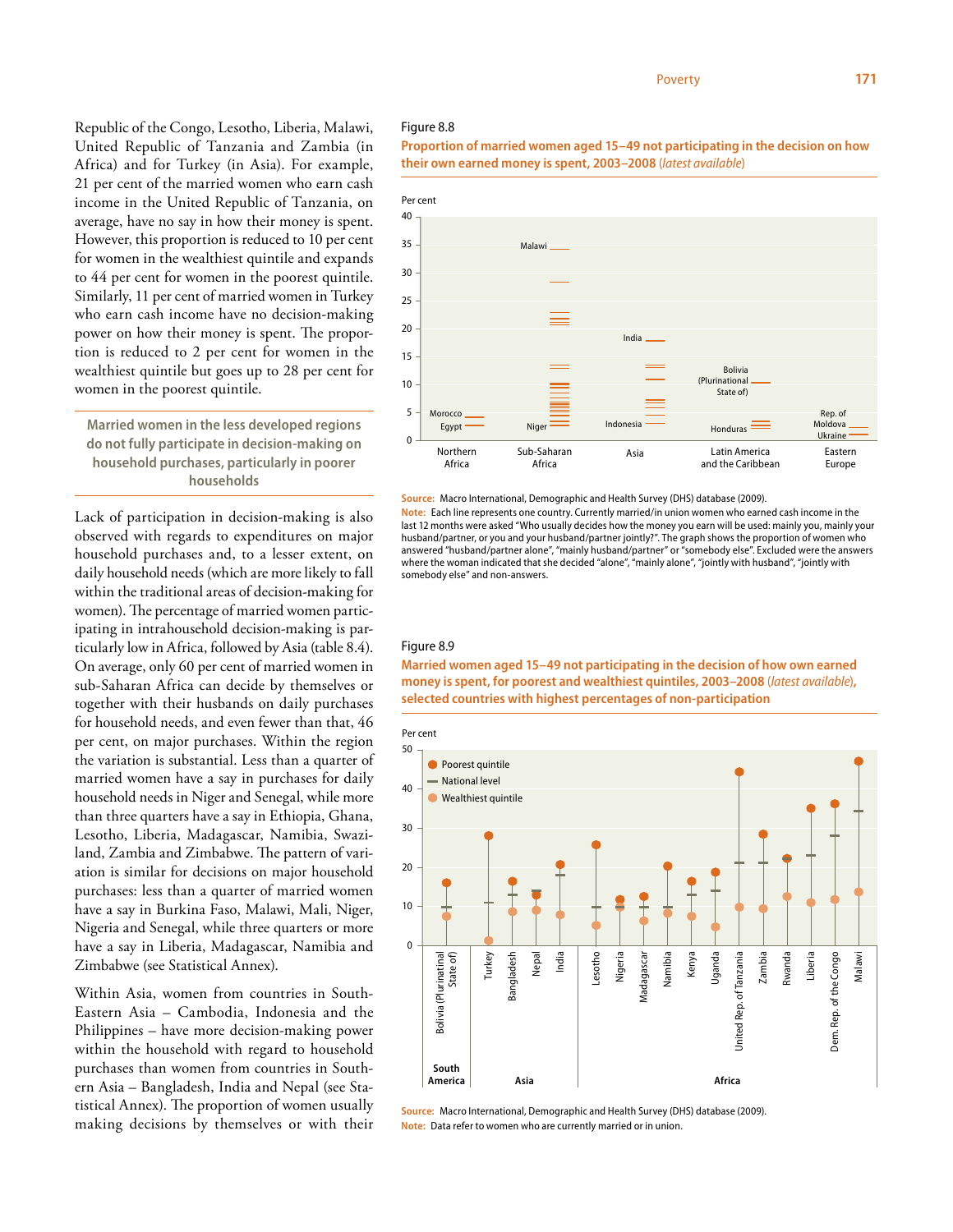# Table 8. 4

**Married women aged 15–49 usually making decisions, by themselves or with their husbands, on purchases for daily household needs and major purchases, by region, 2003–2008** (*latest available*)

|                                     | Proportion of women (%) making decisions on   |                        |  |
|-------------------------------------|-----------------------------------------------|------------------------|--|
|                                     | <b>Purchases for daily</b><br>household needs | <b>Major purchases</b> |  |
| Africa (25)                         | 61                                            | 47                     |  |
| Sub-Saharan Africa (23)             | 60                                            | 46                     |  |
| Asia (9)                            | 73                                            | 66                     |  |
| Latin America and the Caribbean (5) | 82                                            | 71                     |  |

**Source:** Computed by the United Nations Statistics Division based on data from Macro International, Demographic and Health Survey (DHS) database (2009).

**Note:** Unweighted averages; the numbers in brackets indicate the number of countries averaged. Currently married/in union women were asked "Who usually makes decisions about purchases for daily household needs?" and "Who usually makes decisions about major household purchases?" The averages above are calculated based on the proportions of women who answered "themselves" or "jointly with their husbands/partners".

> husbands on major household purchases is over 75 per cent in the South-Eastern Asian countries mentioned while only slightly over 50 per cent in the Southern Asian countries. With regard to purchases for daily household needs, the propor

tions of women participating in decision-making are over 85 per cent in the South-Eastern Asian countries and around 60 per cent in the Southern Asian countries.

Women in the poorest quintiles participate less in intrahousehold decision-making on purchases for daily household needs (figure 8.10). Disparities of more than 20 percentage points between the poorest and wealthiest quintiles are observed for Cameroon, Morocco, Namibia, Nigeria, the United Republic of Tanzania and Zambia (in Africa) and for Honduras and Peru (in Latin America). For example, 66 per cent of married women in the wealthiest quintile in Morocco usually make decisions by themselves or jointly with their husbands with regard to purchases for daily household needs. The proportion is reduced to 32 per cent for women in the poorest quintile. In Honduras, most of the married women from the wealthiest quintile, 91 per cent, are usually part of decisions on daily household needs, compared to 59 per cent of women from the poorest quintile. The participation is almost universal in both wealthiest and poorest quintiles in countries such

#### Figure 8.10

**Married women aged 15–49 usually making decisions, by themselves or jointly with their husbands, on purchases for household daily needs, in the poorest and wealthiest quintiles, 2003–2008** (*latest available*)



**Source:** Macro International, Demographic and Health Survey (DHS) database (2009). **Note:** Data refer to women who are currently married or in union.